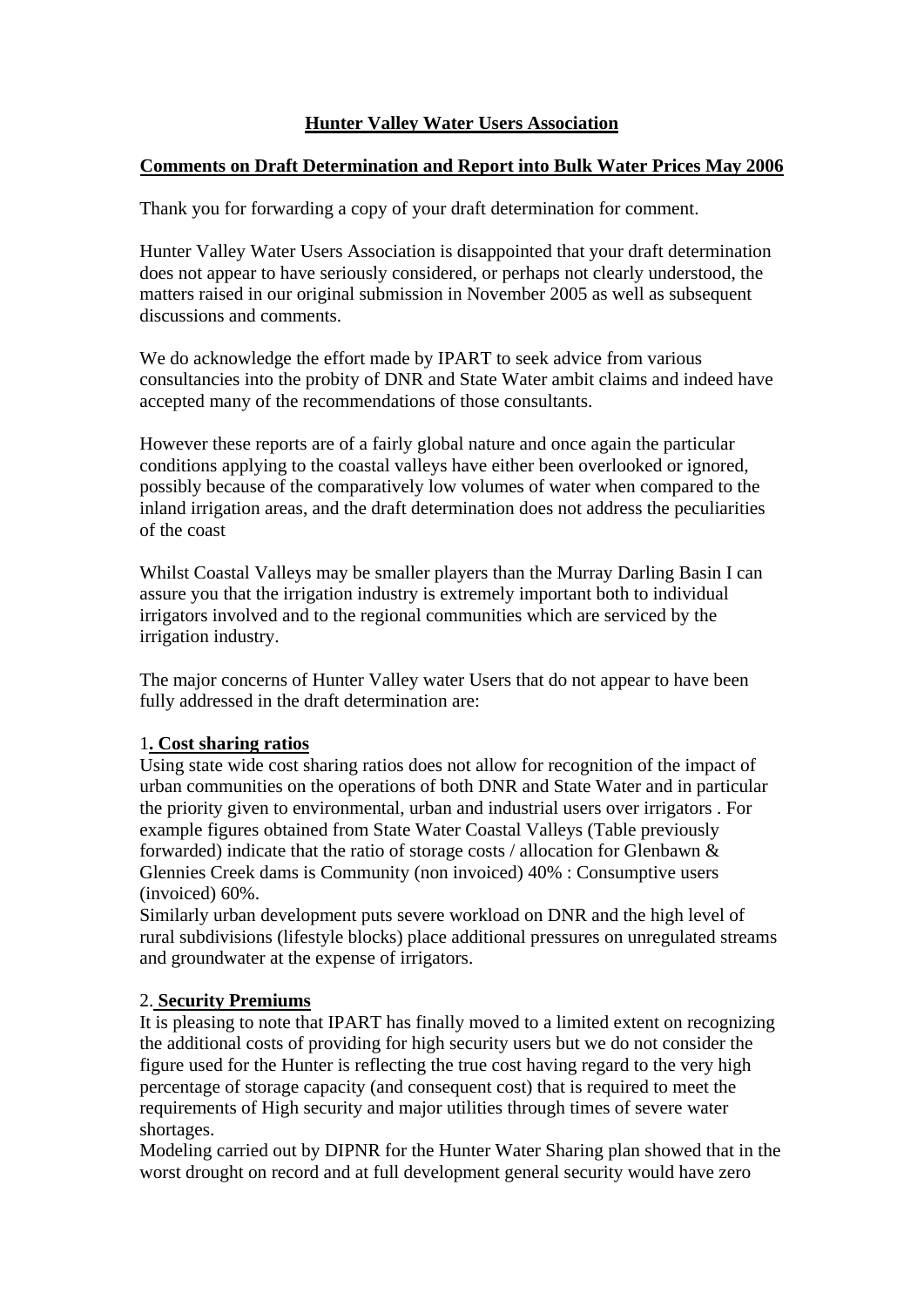allocation for 9 consecutive years whilst high security would be eligible for 100% right through. (The plan does have a minimal reduction on high security whenever general security gets below 50%)

The following table and graph illustrates this relationship for the combined Glenbawn/ Glennies Creek storages. Source: State Water Coastal

| Storage  |       | General  |     |                      |                      |
|----------|-------|----------|-----|----------------------|----------------------|
| Capacity |       | Security |     | <b>High Security</b> | <b>Major Utility</b> |
|          | 100.0 |          | 100 | 100                  | 100                  |
|          | 50.7  |          | 100 | 100                  | 100                  |
|          | 50.3  |          | 97  | 100                  | 100                  |
|          | 48.4  |          | 82  | 100                  | 100                  |
|          | 46.5  |          | 68  | 100                  | 100                  |
|          | 44.5  |          | 51  | 100                  | 100                  |
|          | 42.6  |          | 33  | 91.5                 | 100                  |
|          | 40.7  |          | 19  | 84.5                 | 100                  |
|          | 38.7  |          | 5   | 77.5                 | 100                  |
|          | 37.8  |          | 0   | 75                   | 100                  |
|          | 29.0  |          | 0   | 75                   | 100                  |
|          |       |          |     |                      |                      |



The draft determination suggests 2.2 as the correct ratio whilst the Hunter Regulated River water sharing plan uses a conversion figure of 3 (Rule 55 (6) copy attached). In the case of Macquarrie Generation the plan also allows for them to have carryover of 32400Ml until storages get to 25% (Clause46 (2)). This is of course in addition to their worst drought on record right and additional use of storages for the Barnard Water Scheme under certain conditions.

We also note that Macquarrie Generation in their submission last year objected to the proposed 4.5:1 ratio but suggested 3:1 would be acceptable to them. Unfortunately the current determination did not alter the ratio. We also note that Macquarrie Generation in their submission last year objected to the proposed 4.5:1 ratio but suggested 3:1 would be acceptable to them.

In light of the above we believe that the differential should be AT LEAST 3:1 and in the case of Macquarrie Generation a ratio of 4.5 to 1 is justified.

## **Cross Subsidies**

Hunter charges include costs involved in operating the Paterson regulated system and running the Lostock Dam that supplies that system. There is no connection between